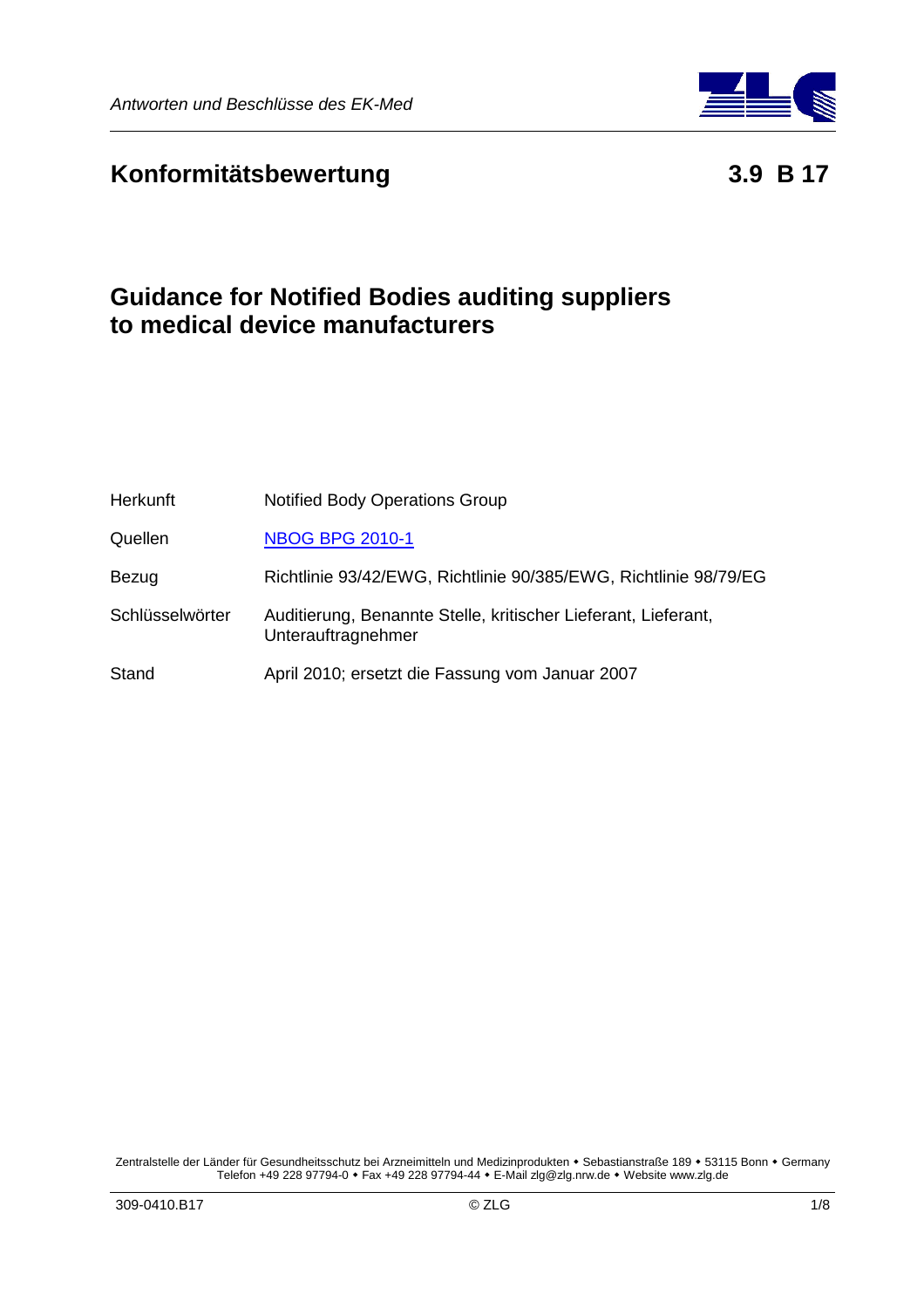



# **Guidance for Notified Bodies auditing suppliers to medical device manufacturers**

### **1 Introduction**

This document gives guidance to Notified Bodies on auditing of a manufacturer's purchasing controls, including when and to what extent audits of suppliers are necessary. It also serves as guidance to Designating Authorities assessing such Notified Body activities.

The manufacturer that is ultimately responsible for the device also has full responsibility for each element of the quality management system (QMS). The manufacturer cannot relinquish (contractually or otherwise) the responsibility of any or all functions within the quality management system relating to a particular device. This includes elements such as customer complaints handling and vigilance.

In effect, this means that the responsibility for complying with the QMS requirements cannot be delegated to any supplier of a product, and/or a service.

#### **2 Definitions**

#### **2.1 Supplier**

Organisation or person that provides a product, a service or information, and which is outside of the QMS of the manufacturer [1].

Examples of supplier: Producer, distributor, retailer or vendor of a product, or provider of a service or information

For the purpose of this document, the 'product' supplied may be a 'process', e.g. a supplier may provide a sterilisation process.

- Note 1: For the purpose of this document, Note 1 of EN ISO 9000 3.3.6 does not apply
- Note 2: The term supplier may refer to a 'contractor' or 'subcontractor'. For the purposes of the document the terms are regarded as synonymous.

#### **2.2 Critical supplier**

A critical supplier is a supplier delivering materials, components, or services that may influence the safety and performance of the device [2].

Note: In the context of the audit of medical device manufacturers, a critical supplier is a supplier of a product or service, the failure of which to meet specified requirements could cause unreasonable risk to the patient, clinician or others, or could cause a significant degradation in performance. This can include suppliers of services, which are needed for compliance with QMS or regulatory requirements, e.g. internal audit contractors or Authorised Representatives.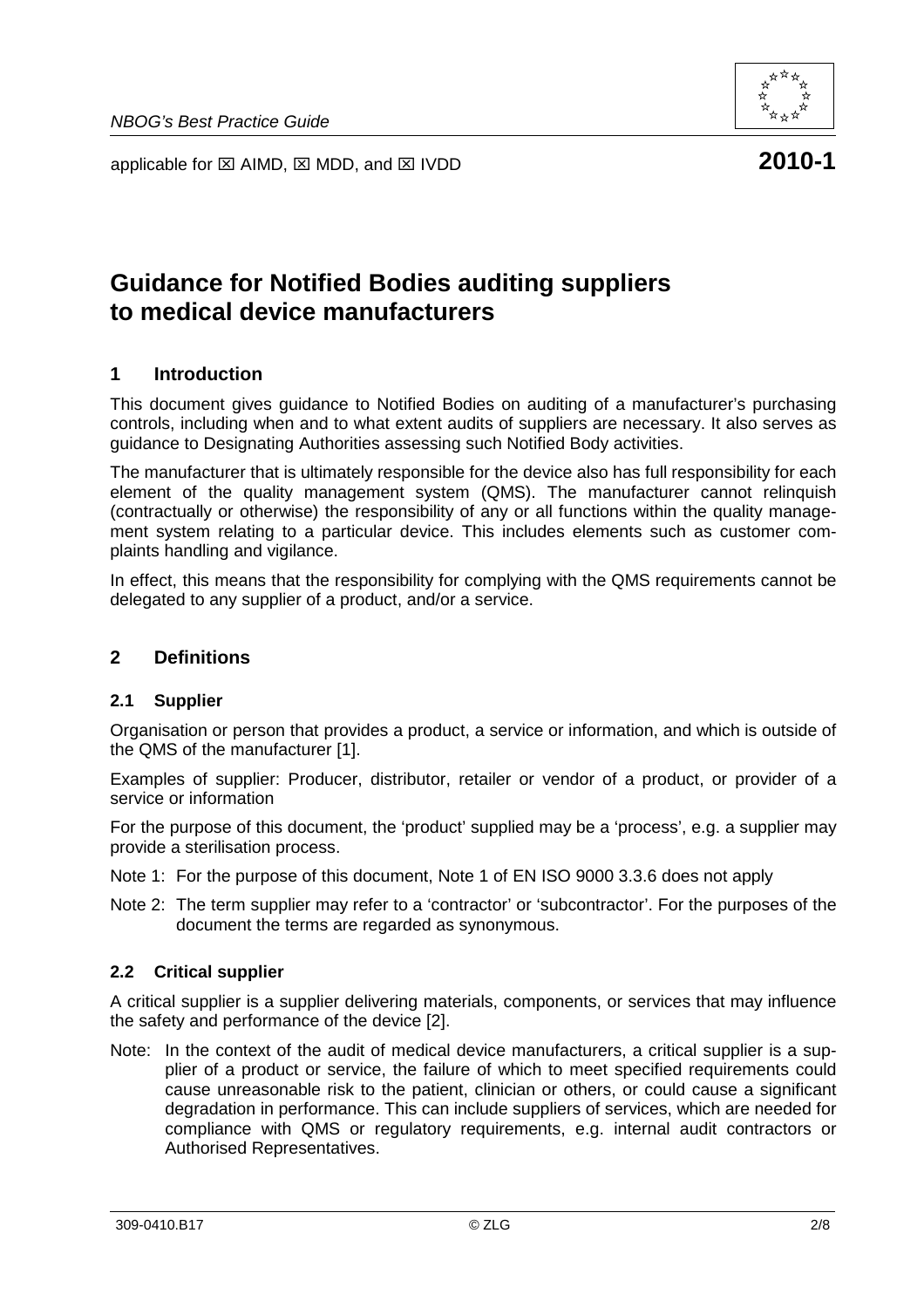#### Approvals of quality systems according to Annex II, V or VI of Directive 93/42/EEC, Annex 2 or 5 of Directive 90/385/EEC or Annex IV or VII of Directive 98/79/EC may only be issued if the Notified Body has verified and documented, i.e. evidence has been provided, that the quality system is able to ensure 'that the products conform to the provision of these Directives, which apply to them at every stage, from design to final inspection'.

The Notified Body shall include in its assessment all of the steps in the design and/or manufacture during product realisation of a medical device that are conducted by suppliers. This includes the provision of raw materials, components and services.

Annex II Section 3.2 (b) of Directive 93/42/EEC states 'where the design, manufacture and/or final inspection and testing of the products, or elements thereof, is carried out by a third party, the methods of monitoring the efficient operation of the quality system and in particular the type and extent of control applied to the third party' must be included in the manufacturer's application for assessment to the Notified Body. Suppliers are examples of a 'third party'.

The Directives, e.g. Directive 93/42/EEC Annex II Section 3.3, state 'The assessment team must include at least one member with past experience of assessments of the technology concerned. The assessment procedure must include an assessment, on a representative basis, of the documentation of the design of the product(s) concerned, an inspection on the manufacturer's premises and, in duly substantiated cases, on the premises of the manufacturer's suppliers to inspect the manufacturing processes'. The Notified Body therefore has to audit the activities and/or premises of suppliers linked to the specific medical devices (for further guidance please refer to section 5 of this document).

However, in the conformity assessment procedure the Notified Body should consider the results of tests, assessments and audits, which have already been conducted for the relevant products.

#### **4 Audit of the purchasing system of the manufacturer**

The manufacturer should establish and maintain documented procedures and records to ensure that products or services purchased from their suppliers meet the relevant regulatory requirements.

Purchasing controls will be first assessed by the Notified Body at the premises of the manufacturer. Hereby, the Notified Body normally should use section 7.4 of EN ISO 13485 [3] and applicable guidance from the GHTF [4, 6] (extract from document N30 [4] is reproduced below).

"N30 7.6 Purchasing Controls Subsystem

The Purchasing Controls subsystem should be considered a main subsystem for those manufacturers who outsource essential activities such as design and development and/or production to one or more suppliers.

**Objective**: The purpose of auditing the purchasing control subsystem is to verify that the manufacturer's processes ensure that products, components, materials and services provided by suppliers, (including contractors and consultants) are in conformity. This is particularly important when the finished product or service cannot be verified by inspection (e.g. sterilisation services).

**Major Steps**: The following major steps serve as a guide in the audit of the Purchasing controls Subsystem. [The examples listed below of objective evidence were drawn from

the flow chart in GHTF SG3 N17 Guidance on the control of products and services obtained from suppliers [5] (see Appendix 1)]: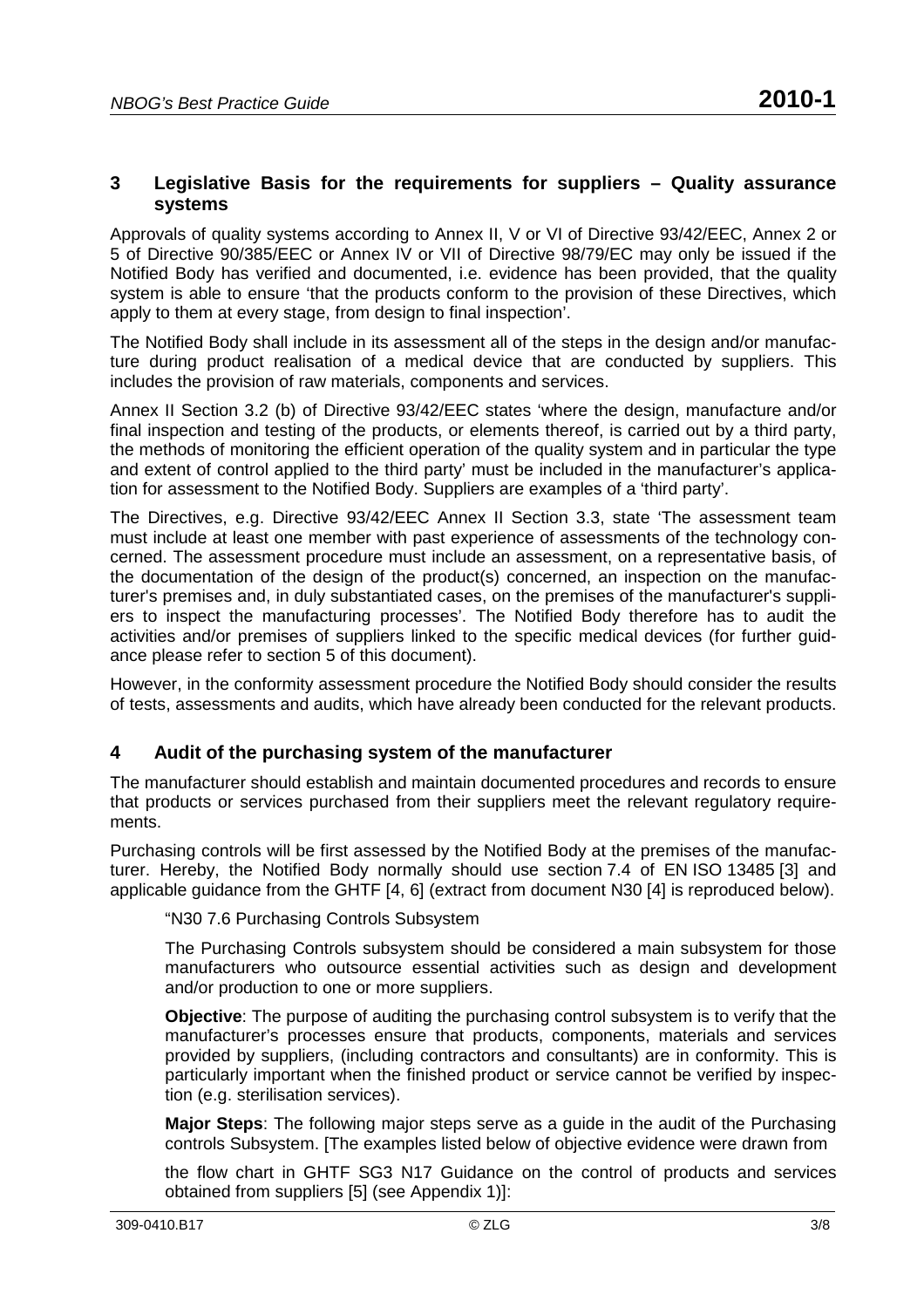- 1. Verify that procedures for conducting supplier evaluations have been established. (ISO 13485:2003: 7.4.1)
	- Documented process/product controls for manufacturer and supplier
	- Supplier Management Procedures
- 2. Verify that the manufacturer evaluates and maintains effective controls over suppliers, so that specified requirements are met. (ISO 13485:2003: 7.4.1)
	- Supplier selection criteria & decision rationale
	- Competency of the selector of the supplier
	- Supplier agreements (see Appendix 2 for details)
	- Change Management Methodology and Records
- 3. Verify that the manufacturer assures the adequacy of specifications for products and services that suppliers are to provide, and defines risk management responsibilities and any necessary risk control measures. (ISO 13485:2003: 7.4.2)
	- Specifications, requirements, procedures & work instructions
	- Documented list of the risks identified for the products and services supplied, and linkage to design and planning
	- Quality Requirements documented
	- Capability assessment of the supplier
	- Contracts, Purchase Orders
- 4. Verify that records of supplier evaluations are maintained. (ISO 13485:2003: 7.4.1)
	- Audits Reports (1st, 2nd, & 3rd Party)
	- Correspondence (Supplier File; e.g. Change control, audits, CAPAs)
	- Minutes of Meetings with Supplier
	- CAPA relating to products and services supplied
	- Verification of incoming products
- 5. Determine that the verification of purchased products and services is adequate. (ISO 13485:2003: 7.4.3)
	- Acceptance procedures for incoming products
	- Specifications & Procedures
	- Documented process/product controls for manufacturer and supplier

Evaluate the Purchasing Controls subsystem for adequacy based on findings."

## **5 Criteria for audit of a supplier's premises**

The Notified Body auditors should determine and document the need to audit at a supplier's premises depending on:

– the outcome of the audit of the manufacturer's purchasing process (as outlined in Appendix 1) and other processes, described above.

The Notified Body should have predefined decision criteria, which they use to decide, based on audit outcome if an audit of a particular supplier is required.

Information derived from the audit may include:

- information of the product realisation processes, including data from incoming acceptance activities and production controls
- whether the manufacturer performs an inspection on the product or service supplied
- whether faults in the product supplied can be detected at some later stage in production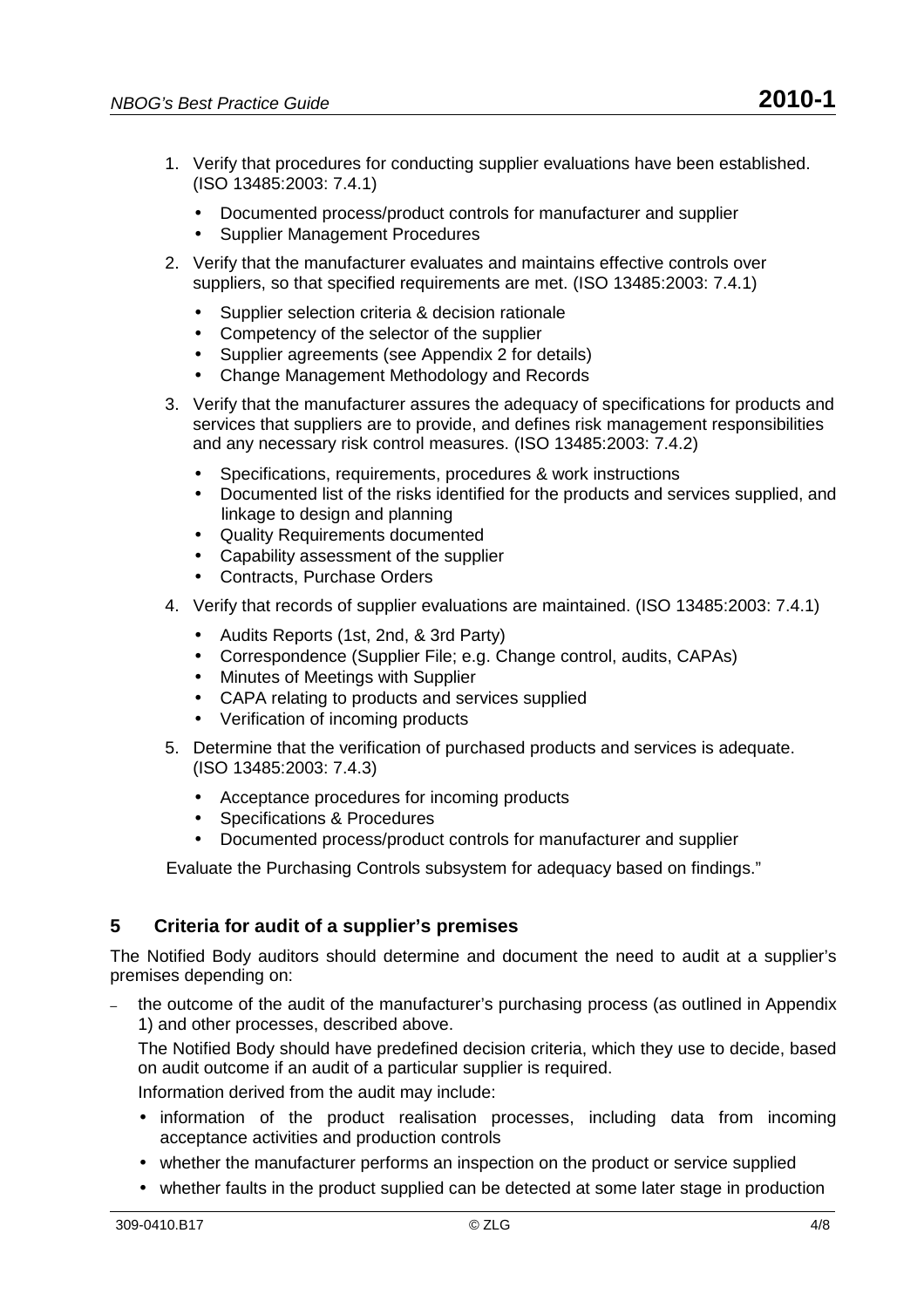- whether the history/data relating to suppliers is sufficient
- whether there is third party certification of suppliers and whether this certification alone is adequate
- the criticality of the item or process being purchased, i.e. the effect the purchased product/service might have on the subsequent product realisation or the final product (GHTF SG3 N17/2008 [5], section 3.3.1).

Critical items or processes may include:

- Finished products
- Primary packaging
- Sterilisation
- Contract laboratories (e.g. biocompatibility)
- Services (Design, Distribution, Regulatory Compliance etc.)
- Labeling
- Other similar cases where the conformity of the finished medical device is significantly influenced by the activity of the supplier and the manufacturer cannot demonstrate sufficient control over the supplier via purchasing controls and incoming acceptance activities
- Note: It is the responsibility of the manufacturer to determine which are critical items or processes and how their purchase is controlled. This depends on the manufacturer's risk management activity. However, the auditing organisation may decide to visit suppliers deemed by the manufacturer to be non-critical.
- In response to post market information
	- Field Safety Corrective actions impacting on the supplier's processes or products
	- Complaints relating to the supplier's processes or products
	- Post-market information, e.g. clinical investigations, public information etc., relating to the supplier's processes or products

In principle, premises of critical suppliers should be audited. In cases where the manufacturer is not able to give satisfactory evidence to the Notified Body that purchase of critical products or services meet the specified requirements (e.g. relying solely on the supplier's certification to EN ISO 9001 or EN ISO 13485), the Notified Body needs to audit the control of processes on the premises of the manufacturer's suppliers (e.g. sterilisation suppliers). The Notified Body has to audit each of these suppliers unless there is enough evidence provided by the manufacturer demonstrating that sufficient controls have been established and implemented.

#### **6 Audit at supplier premises**

The objective of an audit at a supplier's premises is to:

- − verify manufacturer's supplier control is effective to ensure the purchased product or service conforms to the specified requirements
- − assess the supplier's ability to provide a product or service that consistently meets specified manufacturer requirements including quality requirements

An audit at a supplier should be carried out as part of the audit of the manufacturer's purchasing activity. It should not take the place of a Second Party<sup>1</sup> audit carried out on behalf of the manufacturer.

<sup>309-0410.</sup>B17 © ZLG 5/8 1 According to EN ISO 17000 Conformity assessment – Vocabulary and general principles, clause 2.3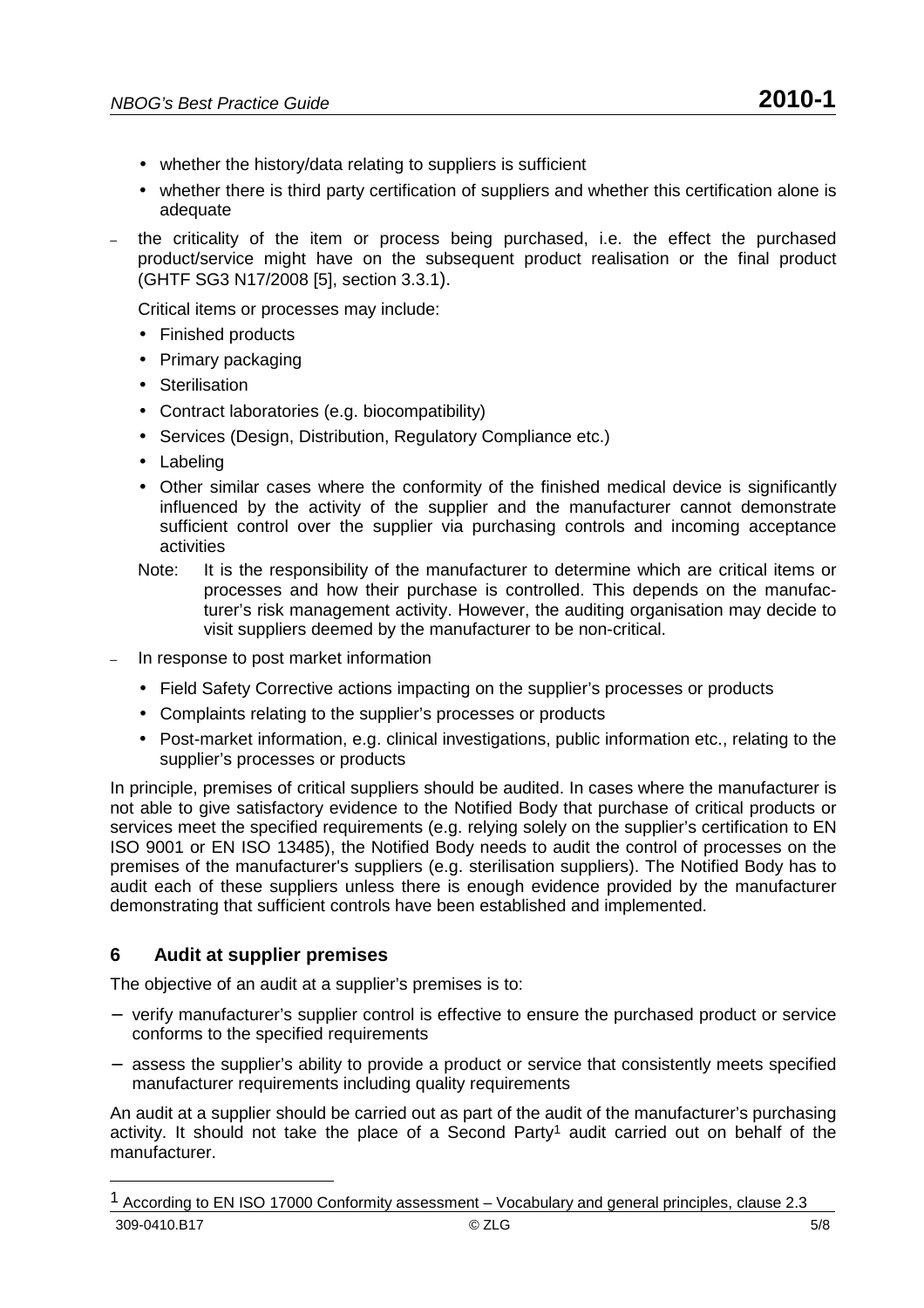An audit at a supplier assesses the implementation of the requirements placed upon the supplier by the manufacturer as documented in the agreement between the two parties. The adequacy of this agreement, including its scope, should be assessed as part of the audit of the manufacturer.

Although EN ISO 13485 or an annex of the relevant directive may be used to assist in the assessment of the suitability and implementation of the agreement, the audit of a supplier does not necessarily assess the supplier against the whole of EN ISO 13485 or an annex of the relevant directive.

Any nonconformity identified in the supplier audit will normally be documented as a nonconformity against the manufacturer.

### **7 Reporting**

Audits at supplier's premises need to be adequately documented. This can be done either in the audit report of the manufacturer's quality system or in separate report(s). If a separate report is written, the Notified Body should make clear the reason for the audit of the particular supplier and should address the audit report to the manufacturer and not to the supplier.

It is the manufacturer's responsibility to discuss the reported findings of the NB audit with the supplier and to follow up on any nonconformity raised. However, if agreed by all parties, the results of the audit at the supplier may also be made available to the supplier for information.

The Notified Body's rationale for auditing a particular supplier should be documented either in the audit report or in a separate document generated as part of the preparation for the audit.

| 309-0410.B17   | © ZLG                                                                                                                                                                                     | 6/8 |
|----------------|-------------------------------------------------------------------------------------------------------------------------------------------------------------------------------------------|-----|
| Date of issue  | March 2010                                                                                                                                                                                |     |
| Keywords       | auditing, critical supplier, Notified Body, supplier, subcontractor                                                                                                                       |     |
|                | [6] GHTF SG4(WD)N84R12: 2009 Guidelines for Regulatory Auditing of<br>Quality Management Systems of Medical Device Manufacturers -<br>Part 5: Audits of manufacturer control of suppliers |     |
|                | [5] GHTF SG3/N17/2008 Quality management system - Medical devices -<br>Guidance on the control of products and services obtained from<br>suppliers                                        |     |
|                | [4] GHTF SG4/N30R20: 2006 Guidelines for Regulatory Auditing of<br>Quality Management Systems of Medical Device Manufacturers -<br>Part 2: Regulatory Auditing Strategy                   |     |
|                | [3] EN ISO 13485 : 2003 + AC : 2009 Medical devices - Quality<br>management systems - Requirements for regulatory purposes                                                                |     |
|                | [2] GHTF SG4/N33R16: 2007: Guidelines for Regulatory Auditing of<br>Quality Management Systems of Medical Device Manufacturers -<br>Part 3: Regulatory Audit Reports                      |     |
| <b>Sources</b> | [1] EN ISO 9000 : 2005 Quality management systems - Fundamentals<br>and vocabulary, Clause 3.3.6                                                                                          |     |
| References     | Directive 93/42/EEC*, Directive 90/385/EEC*, Directive 98/79/EC*,<br>*as amended                                                                                                          |     |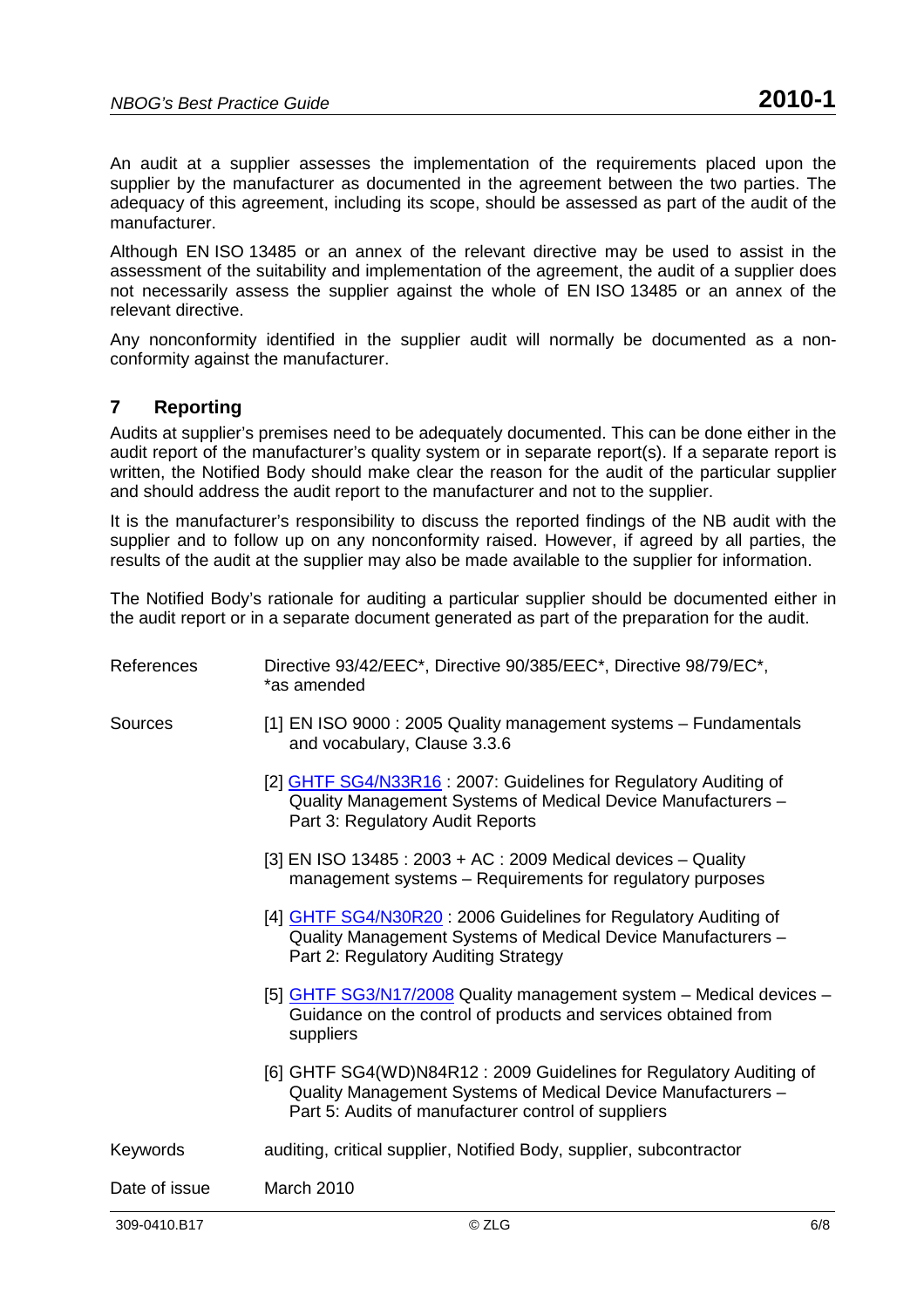#### **Appendix 1**



Figure 1 (excerpt from GHTF SG3/N17/2008 Guidance on the control of products and services obtained from suppliers [5])